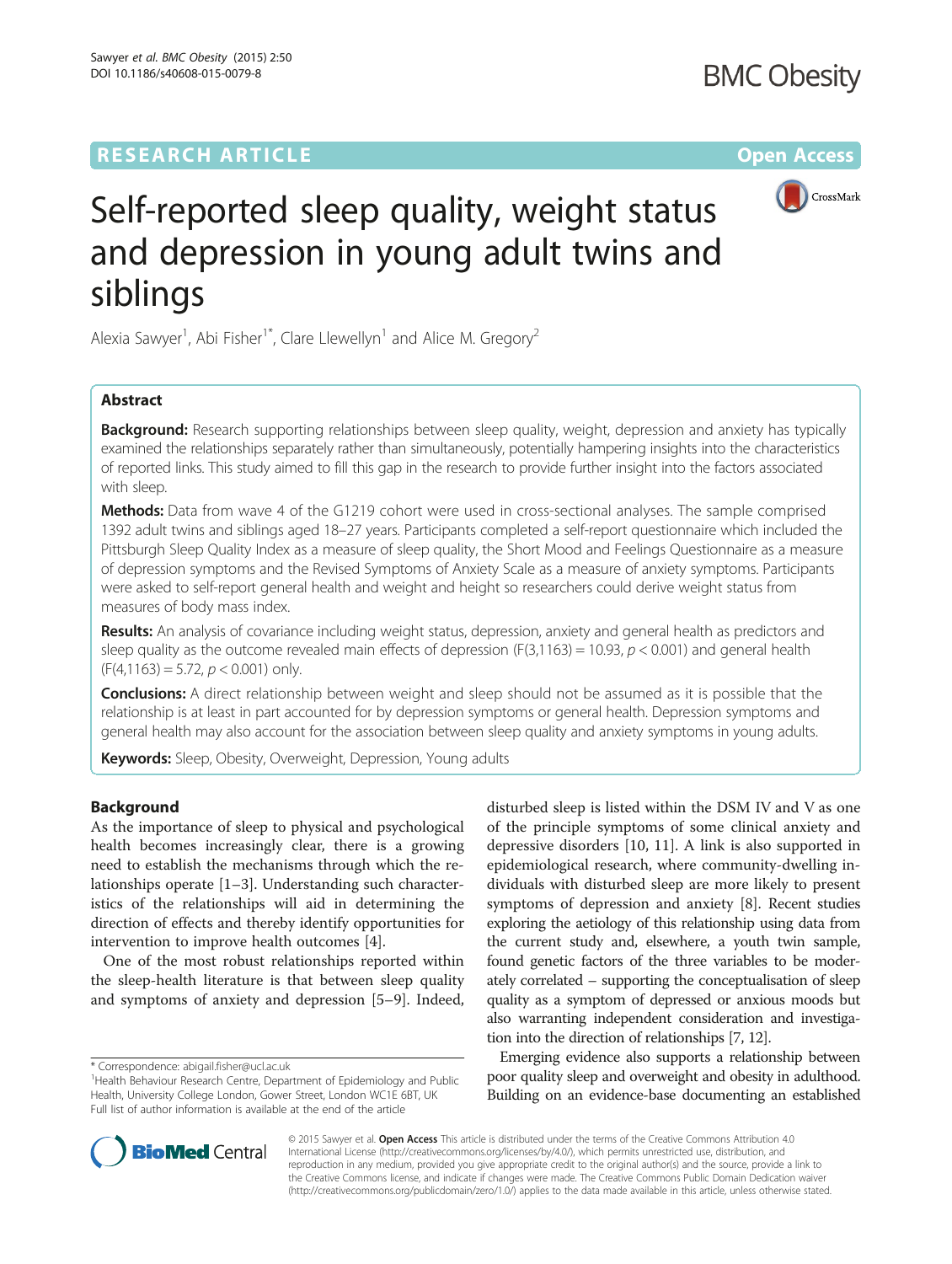link between sleep duration and weight status (e.g. [\[3, 13](#page-5-0)– [15](#page-5-0)]), Jennings et al. [\[16](#page-5-0)] reported an association between self-reported sleep quality and a number of indicators of metabolic syndrome including body mass index (BMI) and waist circumference. In addition, in a sample of 53 healthy adults, self-reported sleep quality was related to eating behaviours which promote overweight and obesity such as hunger and more disinhibited, uncontrolled and, notably, emotional eating [\[17\]](#page-5-0). Interestingly, while depression was not significantly associated with the weight-related outcomes, controlling for depression did attenuate the relationship between sleep quality and some weight-related outcomes (presence of metabolic syndrome and hunger) in both studies, suggesting a role for depression in the sleep quality-weight relationship. However, these studies were limited by comparatively small sample sizes and no consideration of other aspects of psychological health such as anxiety symptoms. Moreover, the direction of causality from sleep characteristics to weight status cannot be assumed (for example, in a study revealing cross-sectional relationships between objective sleep duration and BMI, a predictive relationship was not revealed [[18](#page-5-0)]). Therefore, there is a need in the literature to examine sleep both as an exposure and an outcome.

In order to advance current understanding of the pathways and mechanisms linking sleep to weight, depression and anxiety, it may be valuable to elucidate the broader interplay between the variables. Exploring factors simultaneously rather than separately could prove advantageous in ensuring closely related variables that could confound or act as causal intermediates are adequately considered. In fact, it has been previously proposed that inconsistent adjustment of psychological factors such as depressive or anxiety symptomatology in the relationship between weight and sleep might have led to inconsistent findings in the literature [\[17, 19\]](#page-5-0). Similarly, adjustment for general physical health could help to remove confounding noise in the reported relationships [\[19\]](#page-5-0).

This study used a young adult sample from the G1219 cohort to investigate the relationship between sleep quality, weight, depression and anxiety. Previously, symptoms of depression and anxiety have been found to be moderately correlated with sleep disturbance in this sample [[7](#page-5-0)]; however the possible role of symptoms of depression and anxiety in a relationship between weight and sleep quality has not yet been investigated.

### Methods

#### Participants

This study used data from wave 4 of the G1219 and G1219 Twins longitudinal study (the only wave at which sleep had been assessed at the time of analysis). The G1219 cohort comprises a random selection of twins born in the United Kingdom (UK) between 1985–1988 and a sample of sibling pairs originating from the GENESiS study (for details see [[20](#page-5-0)–[22](#page-5-0)]). A total of 3640 individuals aged 12–19 years participated in the first wave of data collection. Individuals participating in waves 2 and 3 of data collection were traced for wave 4 data collection. Of the 2550 individuals who were successfully traced, 1556 individuals were included in the wave 4 dataset (61 % of those traced at wave 4; 74 % of those participating in wave 3). A total of 1422 participants had complete height and weight data. Those who were severely underweight (BMI of <16.00;  $n = 21$ ) or severely obese (BMI of  $\geq$ 40.00; *n* = 9) were excluded from the sample as participants of extreme weight (classified as such in World Health Organisation weight tables [[23\]](#page-5-0)) could influence the findings of the study. There was also one outlying participant with extremely poor sleep quality (score = 18.67) who was excluded from analyses. This left a sample of 1392 for the current study. The G1219 cohort at wave 1 differed slightly from the general UK population in that levels of parental education were somewhat higher in the cohort (39 % educated to A-level or above) and G1219 parents were more likely to own their home (82 % owned their own home [\[21\]](#page-5-0)). There were also slight differences in the demographics of the participants lost to attrition between wave 1 and 4, as might be expected with large cohort studies.

Ethical approval for different stages of the G1219 studies was granted by the Research Ethics Committees of the Institute of Psychiatry, South London and Maudsley NHS Trust, and Goldsmiths, University of London. Informed written consent was obtained from participants.

### Measures

#### Sleep quality

Sleep quality over the previous month was self-reported using the Pittsburgh Sleep Quality Index (PSQI [\[24\]](#page-6-0)). This 19-item questionnaire produces a global sleep quality score with possible values from 0 (no difficulty sleeping) to 21 (severe difficulty sleeping). The PSQI corresponds well to other measures of sleep such as sleep diaries [[24](#page-6-0)] and demonstrates good internal consistency and testretest reliability in the 0.8 range [\[25\]](#page-6-0). The PSQI had a Cronbach's alpha of 0.71 in our sample [[7](#page-5-0)].

#### Weight status

Self-reported measures of weight and height were used to compute BMI (kilograms/meters<sup>2</sup>). BMI was categorised using standard cut-offs: underweight (BMI = 16–18.5), healthy weight (BMI = 18.5–24.9), overweight (BMI = 25– 29.9) and obese (BMI 30–39.9).

#### Depression and anxiety symptoms

Depression symptomatology over the previous 2 weeks was measured using the Short Mood and Feelings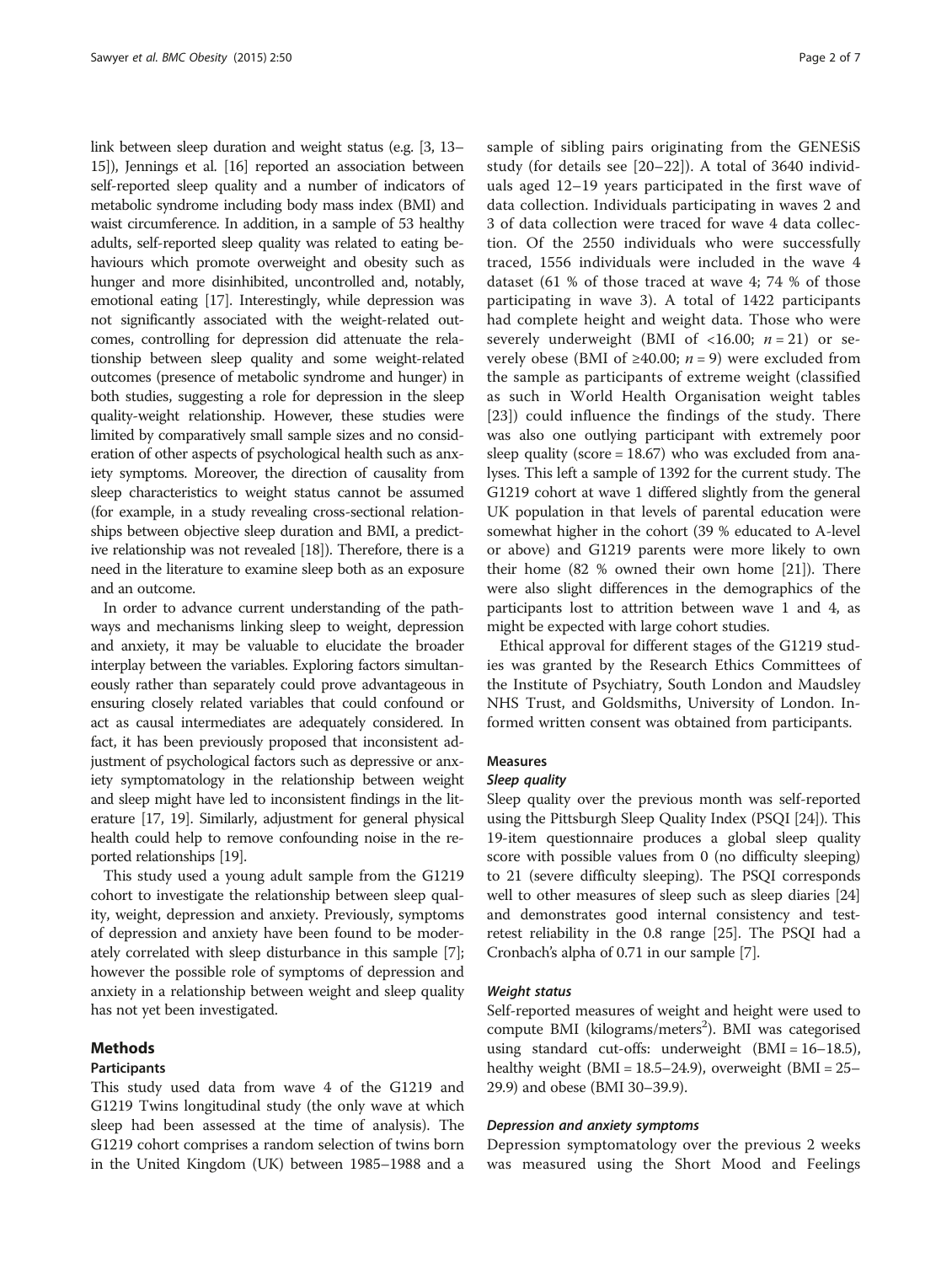Questionnaire (SMFQ [[26\]](#page-6-0)). This questionnaire includes 13 items such as "I cried a lot" and "I did everything wrong" which are each scored on a 3 point Likert scale  $(0 = 'not true'; 2 = 'true')$  and summed for a total score tapping key symptoms of depression. The SMFQ has been shown to have satisfactory internal reliability elsewhere [[26](#page-6-0)–[28\]](#page-6-0) and good internal consistency within this dataset (Cronbach's alpha = 0.90 in the whole sample [\[7](#page-5-0)]). The SMFQ does not include a direct measure of sleep quality or weight status.

Anxiety symptoms were measured using the Revised Symptoms of Anxiety Scale [[7\]](#page-5-0) – a 36-item questionnaire (responses scored on a 4-point Likert scale: 0  $=$  'never';  $3 =$  'always') that measures DSM IV symptoms of 5 anxiety subtypes (social anxiety, separation anxiety, panic/agoraphobia, obsessions/compulsions and general anxiety). A summed score was used in analyses as the subtypes have been shown to co-occur [[29](#page-6-0)] and have a similar magnitude of association with sleep disturbance within this sample [\[7](#page-5-0)]. This questionnaire is an adapted version of the Revised Children's Anxiety and Depression Scale which can be used with adults and has excellent internal reliability (Cronbach's alpha = 0.94 [\[7,](#page-5-0) [30](#page-6-0)]). No items directly measure weight status and although three items tap sleep, previous analyses using this dataset demonstrated that excluding these items from the scale did not substantively impact the reported relationship between sleep quality and anxiety [\[7](#page-5-0)]. It was therefore considered appropriate to include the full scale in current analyses.

#### General health

Participants self-reported their health as "excellent", "very good", "good", "fair" or "poor" using a single item.

#### Covariates

Socio-demographic factors thought to be related to sleep, weight status and/or depression and anxiety (sex, age, level of highest education qualification [education], status as an ex-, current or non-smoker [smoker status] and frequency of alcoholic intake occasions [alcohol intake]) were self-reported [\[8](#page-5-0), [19](#page-5-0)].

#### Statistical analyses

Univariate analyses of variance (ANOVAs) investigated independent effects of weight status, depression, anxiety and general health on sleep quality, using the full sample. An analysis of covariance (ANCOVA) including weight status, depression, anxiety and general health as predictor variables and sleep quality as the outcome was also conducted. Socio-demographic factors significantly related to weight status (age, sex, smoker status, education and alcohol intake) were included in a final multivariate model as covariates.

In order to strengthen inferences about a possible relationship between weight and sleep, sibling-comparison design analyses were performed [\[4\]](#page-5-0). This design compares siblings on a trait (e.g. sleep quality) and looks to see whether the sibling with the higher score on that trait is also the sibling scoring more highly on another trait (e.g. weight). This process effectively removes the impact of shared environment on associations, hence showing that associations are not simply a function of an aspect of the environment making family members more alike on certain traits (e.g. low socio-economic status (SES) leading to poorer sleep and increased weight). This is a discordance design which can be used within studies of siblings to control for shared familial confounders (such as environment) that may otherwise remain unmeasured. As such, they can make a useful contribution to a wider body of evidence aiming to establish the association and build up a picture of whether one variable may cause another [[31\]](#page-6-0). Sibling differences in BMI were calculated by subtracting the BMI of one sibling from the other and allocating each sibling within pairs discordant for BMI to either a 'higher' or 'lower' BMI group. Not all siblings were discordant for BMI; when they were discordant, only one BMI discordance score for each pair was included in analyses, giving a sample of  $n = 380$ . An ANOVA and ANCOVA were conducted to explore the effect of sibling differences in BMI on sleep quality (i.e. whether the sibling of greater weight was more likely to also have poorer sleep quality and vice versa) and then adjusting for individual scores of depression, anxiety and general health. These analyses tested whether siblings with a greater BMI were more likely to experience poor sleep quality than their lighter siblings after controlling for some of the unmeasured noise arising from a shared familial environment. All analyses were carried out with a randomly selected individual within each family pair in SPSS v 20. Statistical significance was set at  $p < 0.05$ .

#### Results

#### Descriptive statistics

Participants were aged between 18 and 27 years (mean 20.3 years) and 71.8 % were of a healthy weight (mean BMI = 22.58; range = 16.09 – 38.79). Participant characteristics are displayed in Table [1](#page-3-0). Depression and anxiety scores were positively skewed - as may be expected with measures of emotional difficulties, so were categorised into quartiles (depression: skew = 1.26 [SE = .062]; anxiety: skew =  $1.18$  [SE = .062]). Sleep quality was not skewed so was treated as continuous (skew =  $0.89$  [SE =  $.063$ ]).

# Relationship between sleep quality, weight status, anxiety and depression

A trend of an effect of weight status  $(F(3,1361) = 2.50,$ p = 0.058) and significant effects of depression symptoms  $(F(3,1512) = 142.47, p < 0.001)$ , anxiety symptoms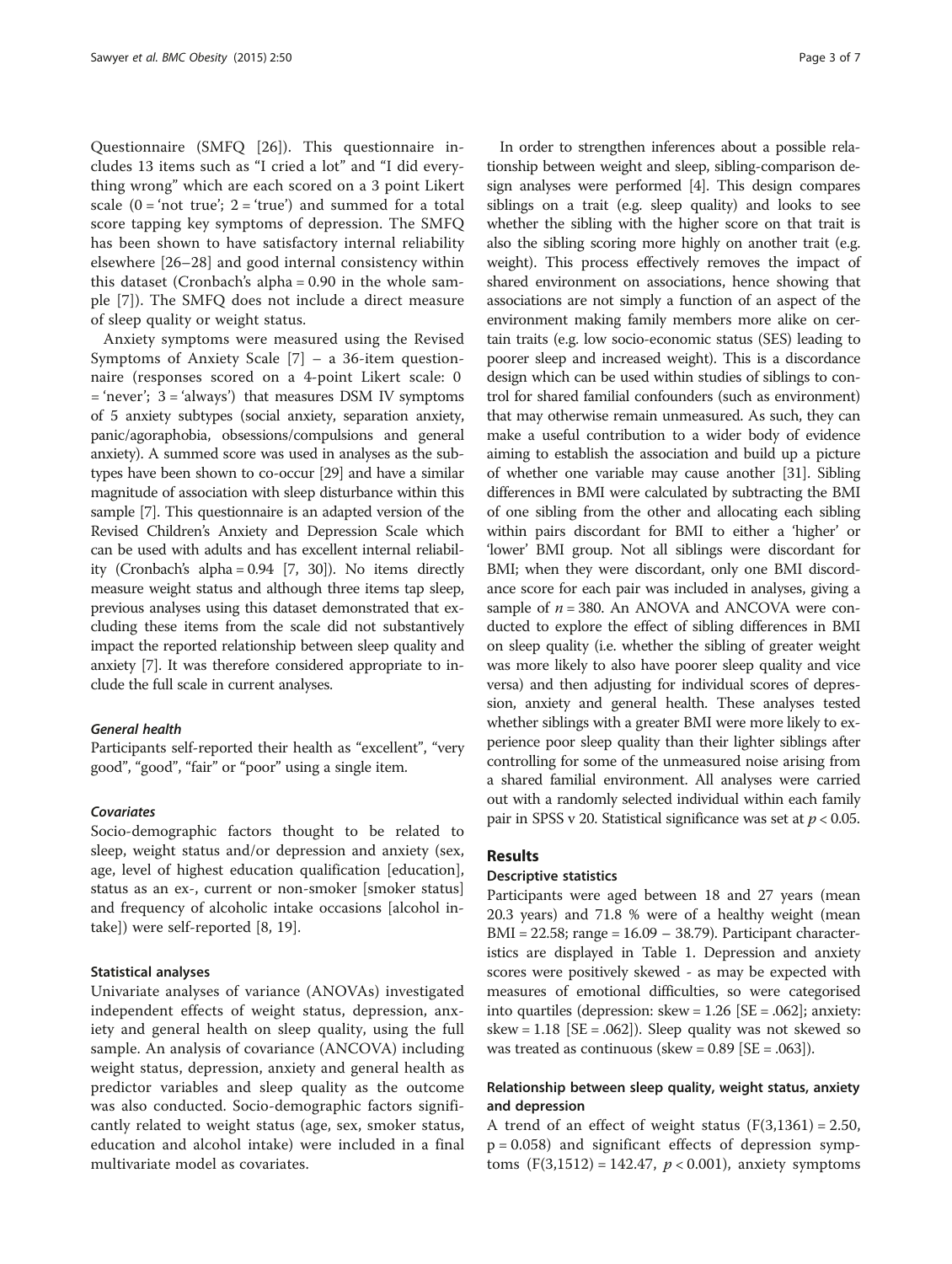| SD unless otherwise stated)     |             |               |  |  |  |
|---------------------------------|-------------|---------------|--|--|--|
|                                 | N(%)        | Mean (SD)     |  |  |  |
| Age (years)                     |             | 20.36 (1.78)  |  |  |  |
| Sex (n;%)                       |             |               |  |  |  |
| Male                            | 528 (38)    |               |  |  |  |
| Female                          | 864 (62)    |               |  |  |  |
| Education                       |             |               |  |  |  |
| Up to GCSE or GNVQ              | 225 (16.3)  |               |  |  |  |
| AS-level or A-level             | 702 (50.9)  |               |  |  |  |
| Above A-level                   | 453 (32.8)  |               |  |  |  |
| Smoking                         |             |               |  |  |  |
| Yes                             | 278 (20)    |               |  |  |  |
| Given up                        | 135 (10)    |               |  |  |  |
| Never                           | 977 (70)    |               |  |  |  |
| Alcohol intake                  |             |               |  |  |  |
| Up to twice a month             | 436 (32.9)  |               |  |  |  |
| Once or twice a week            | 621 (46.8)  |               |  |  |  |
| More than twice a week          | 269 (20.3)  |               |  |  |  |
| Weight status                   |             |               |  |  |  |
| Underweight (BMI: 16-18.5)      | 123 (8.8)   |               |  |  |  |
| Healthy weight (BMI: 18.5-29.9) | 1000 (71.8) |               |  |  |  |
| Overweight (BMI: 25-29.9)       | 200 (14.4)  |               |  |  |  |
| Obese (BMI: 30-39.9)            | 69 (5.0)    |               |  |  |  |
| Sleep quality <sup>a*</sup>     |             | 5.71(3.01)    |  |  |  |
| Depression <sup>b*</sup>        |             | 6.43 (5.71)   |  |  |  |
| Anixety <sup>c*</sup>           |             | 25.05 (14.74) |  |  |  |
| General health <sup>d*</sup>    |             | 2.33 (0.97)   |  |  |  |

<span id="page-3-0"></span>Table 1 Participant characteristics for study sample (mean and

<sup>a</sup>Sleep quality was assessed using the sum score from the Pittsburgh Sleep Quality Index. [\[38](#page-6-0)] <sup>b</sup>Depression symptoms were measured using the Short Moods and Feelings Questionnaire.[[26\]](#page-6-0) <sup>c</sup>Anxiety symptoms were measured using the Revised Symptoms of Anxiety Scale.[[7](#page-5-0)] <sup>d</sup>General health was measured using a single, self-report item. \*Higher scores for sleep quality, depression, anxiety and general health indicate poorer sleep quality, greater number of depression symptoms, greater number of anxiety symptoms and poorer health, respectively

 $(F(3,1514) = 76.20, p < 0.001)$  and general health  $(F(4,1509) = 49.69, p < 0.001)$  on sleep quality were reported in univariate models (Table [2](#page-4-0)). A linear, dose–response relationship between depression, anxiety and general health and sleep quality was reported, whereby individuals reporting more depression symptoms or poorer general health experienced significantly poorer sleep quality and a U-shaped relationship between weight status and sleep quality was revealed in weight analyses (Table [2\)](#page-4-0). In a multivariate model including weight status, depression, anxiety and general health, only depression  $(F(3,1163) =$ 10.93,  $p < 0.001$ ) and general health (F(4,1163) = 5.72,  $p <$ 0.001) significantly predicted sleep quality (Table [2\)](#page-4-0). No interactions were significant. As shown in Table [2](#page-4-0), main effects of depression  $(F(3,1085) = 10.33, p < 0.001)$  and

general health  $(F(4,1085) = 5.25, p < 0.001)$  remained when controlling for covariates, with sex  $(F(1,1085) =$ 6.43,  $p = 0.011$ ) being the only significant covariate of the relationship.

#### Sibling-comparison analyses

An independent effect of sibling difference in BMI on sleep quality was reported  $(F(1378) = 6.58, p = 0.011)$ , where siblings with a greater BMI reported poorer sleep quality. The effect of sibling difference in BMI on sleep quality was no longer significant after adjustment for depression, anxiety and general health (sibling difference in BMI:  $F(1279) = 0.159$ ,  $p = 0.690$ ) but there was a significant main effect of depression  $(F(3279) = 4.85, p =$ 0.003), anxiety  $(F(3279) = 3.53, p = 0.015)$  and a trending effect of general health  $(F(4279) = 2.34, p = 0.055)$ , with individuals reporting more symptoms of depression, anxiety or poorer general health being more likely to experience poorer sleep quality.

### **Discussion**

Participants of a healthy weight or with fewer symptoms of depression or anxiety tended to report fewer sleep problems than their peers in this young adult sample. The relationship between weight status and sleep quality was U-shaped (i.e. healthy weight was associated with the best sleep – with those under and overweight/obese having poorer sleep) and was significant after controlling for a potentially confounding effect of shared familial factors such as shared environment. However, multivariate models suggested that a trend towards an association between sleep quality and weight status and a significant association between sleep quality and anxiety symptoms were not direct as associations became weaker when adjusting for depression symptoms. Depression, general health and sex were the only variables to remain significantly associated with sleep quality, with post-hoc analyses indicating a dose–response relationship between depression and general health and sleep quality.

This study contributes to previous research revealing a role for depression in the sleep quality-weight relationship and, for the first time to our knowledge, demonstrates it in a large young adult sample. Our findings also reflect the literature investigating a role for depression and general health in the link between weight and other components of sleep, in particular, sleep duration. For example, Calamaro et al. [\[32](#page-6-0)] reported that clinical depression played a role in the link between short sleep duration and increased weight in their sample of 13,568 adolescents. Moreover, Thomas et al. [[33](#page-6-0)] found that physical health factors such as hypertension greatly attenuated the association between sleep duration and weight status, although, further adjustment for depression symptoms and emotional stress did not impact upon the explanatory power of the statistical model in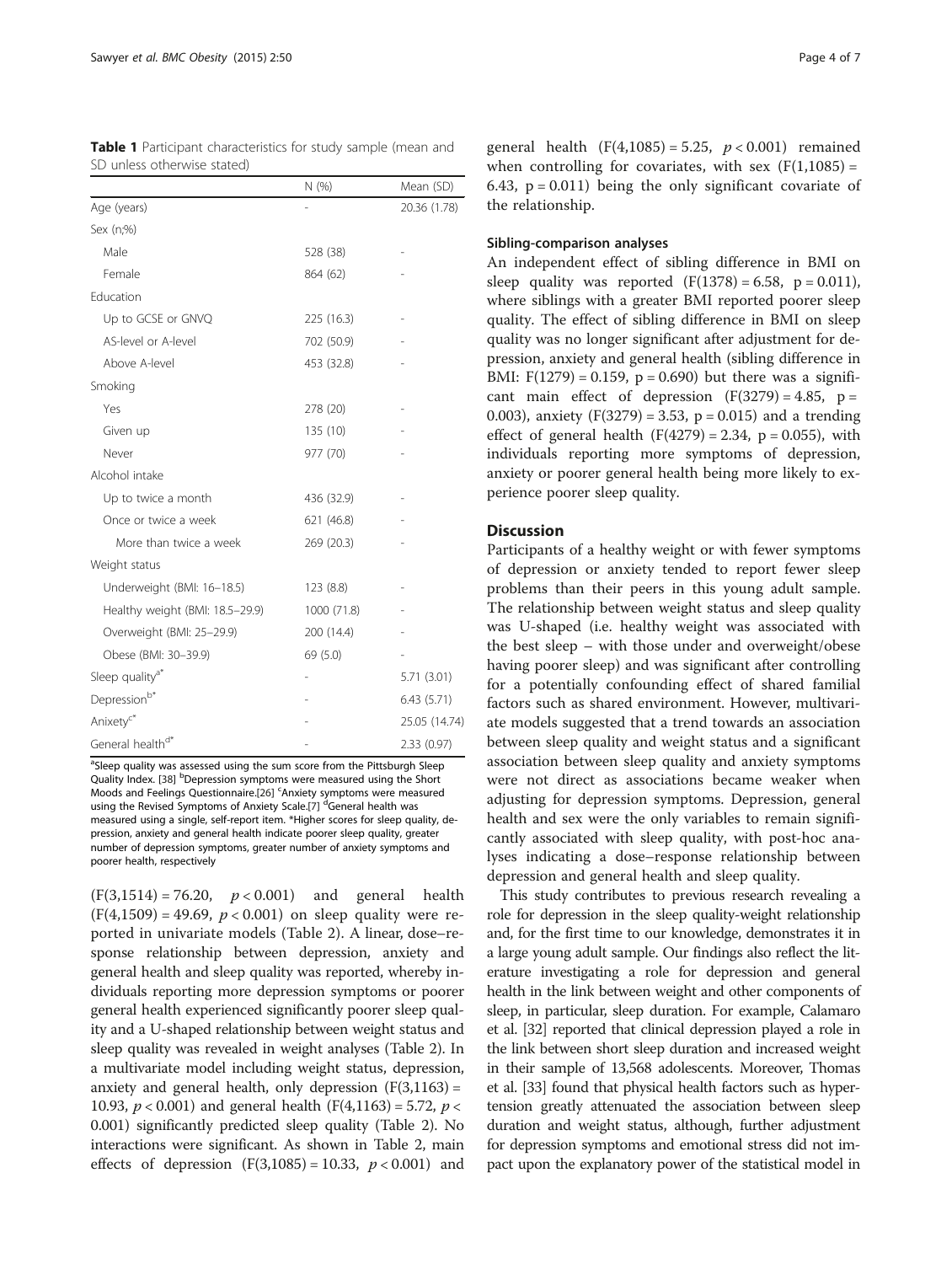|                              | $\mathbb N$ | Sleep quality <sup>a*</sup> Mean (SE) | ANOVA p-value | ANCOVA Model $1^{\dagger}$ p-value | ANCOVA Model $2^{\dagger}$ p-value |
|------------------------------|-------------|---------------------------------------|---------------|------------------------------------|------------------------------------|
| Weight status                |             |                                       | 0.058         | 0.288                              | 0.384                              |
| Underweight                  | 116         | 6.27(0.28)                            |               |                                    |                                    |
| Healthy weight               | 984         | 5.58 (0.10)                           |               |                                    |                                    |
| Overweight                   | 199         | 5.92 (0.21)                           |               |                                    |                                    |
| Obese                        | 66          | 6.01(0.37)                            |               |                                    |                                    |
| Depression <sup>b*</sup>     |             |                                       | < 0.001       | < 0.001                            | < 0.001                            |
| 1 (fewer)                    | 427         | 3.92 (0.13)                           |               |                                    |                                    |
| 2                            | 416         | 5.26 (0.13)                           |               |                                    |                                    |
| $\mathbf{3}$                 | 321         | 6.39(0.15)                            |               |                                    |                                    |
| 4 (more)                     | 352         | 7.69 (0.14)                           |               |                                    |                                    |
| Anxiety <sup>c*</sup>        |             |                                       | < 0.001       | 0.368                              | 0.204                              |
| 1 (fewer)                    | 428         | 4.42 (0.14)                           |               |                                    |                                    |
| 2                            | 349         | 5.25(0.15)                            |               |                                    |                                    |
| $\mathbf{3}$                 | 368         | 5.93 (0.15)                           |               |                                    |                                    |
| 4 (more)                     | 373         | 7.33(0.15)                            |               |                                    |                                    |
| General health <sup>d*</sup> |             |                                       | < 0.001       | < 0.001                            | < 0.001                            |
| 1 (better)                   | 298         | 4.34 (0.16)                           |               |                                    |                                    |
| $\overline{2}$               | 622         | 5.36(0.11)                            |               |                                    |                                    |
| $\mathbf{3}$                 | 419         | 6.23(0.14)                            |               |                                    |                                    |
| $\overline{4}$               | 136         | 7.41 (0.24)                           |               |                                    |                                    |
| 5 (poorer)                   | 39          | 9.01 (0.45)                           |               |                                    |                                    |

<span id="page-4-0"></span>**Table 2** ANOVA and ANCOVA results with sleep quality as the outcome

† Model 1 included weight status, depression, anxiety and general health; Model 2 included weight status, depression, anxiety and general health, adjusting for age, sex, smoking, education and alcohol. <sup>a</sup>Sleep quality was assessed using the Pittsburgh Sleep Quality Index, with higher scores indicating poorer sleep quality.[[38](#page-6-0)] <sup>b</sup>Depression symptoms were measured using the Short Moods and Feelings Questionnaire.[\[26\]](#page-6-0) <sup>c</sup>Anxiety symptoms were measured using the Revised Symptoms of Anxiety Scale.[\[7\]](#page-5-0) <sup>d</sup>General health was measured using a single, self-report item. \*Higher scores for sleep quality, depression, anxiety and general health indicate poorer sleep quality, greater number of depression symptoms, greater number of anxiety symptoms and poorer health, respectively

this sample of adults (mean age 39.1 years). Interestingly, although depression was not a significant covariate of the relationship between sleep duration and weight in another sample of adults (mean age 45.3 years), physical health factors were [[19\]](#page-5-0).

It is important to note that the current study differs importantly from these studies. Firstly, sleep quality rather than sleep duration was the variable of interest. As it is possible that different aspects of sleep (e.g. length, quality) have different relationships with weight status, the majority of the literature views them independently; therefore the current study only looked at sleep quality. Secondly, our sample came from a young adult population. The relationship between weight and depression is less clear in older adults which may explain why physical health but not depression has been shown to confound the sleep duration-weight relationship in older populations [[19,](#page-5-0) [33](#page-6-0), [34\]](#page-6-0). Nonetheless, taken together these findings recommend that research examining the relationship between weight and sleep phenotypes (for example, quality, duration or chronotype) consider the potential role of depression and general health.

Although measures of sleep quality and depression symptomatology used in this study were self-reported and therefore open to recall bias and reduced accuracy in comparison with objective measures of sleep, the measures have good psychometric properties and have been validated against other measures of sleep, greatly strengthening our findings [\[24, 25](#page-6-0)]. The use of a non-clinical sample was also advantageous within the context of this study as it permitted exploration of the posited relationship between sleep and weight at a community level. However, it is important to note that our findings cannot be generalised to clinical samples and our sample differed slightly to the UK population in terms of parental education and home ownership, further limiting generalisability. Furthermore, the use of a self-reported, single-item measure of general health may constitute a weakness of the study; however, it has been shown elsewhere to have good psychometric properties and to correlate with physical functioning [\[34](#page-6-0)]. Additional limitations of the study may be the high number of participants of healthy weight, potentially obscuring true differences between groups and the use of self-reported measures of height and weight. The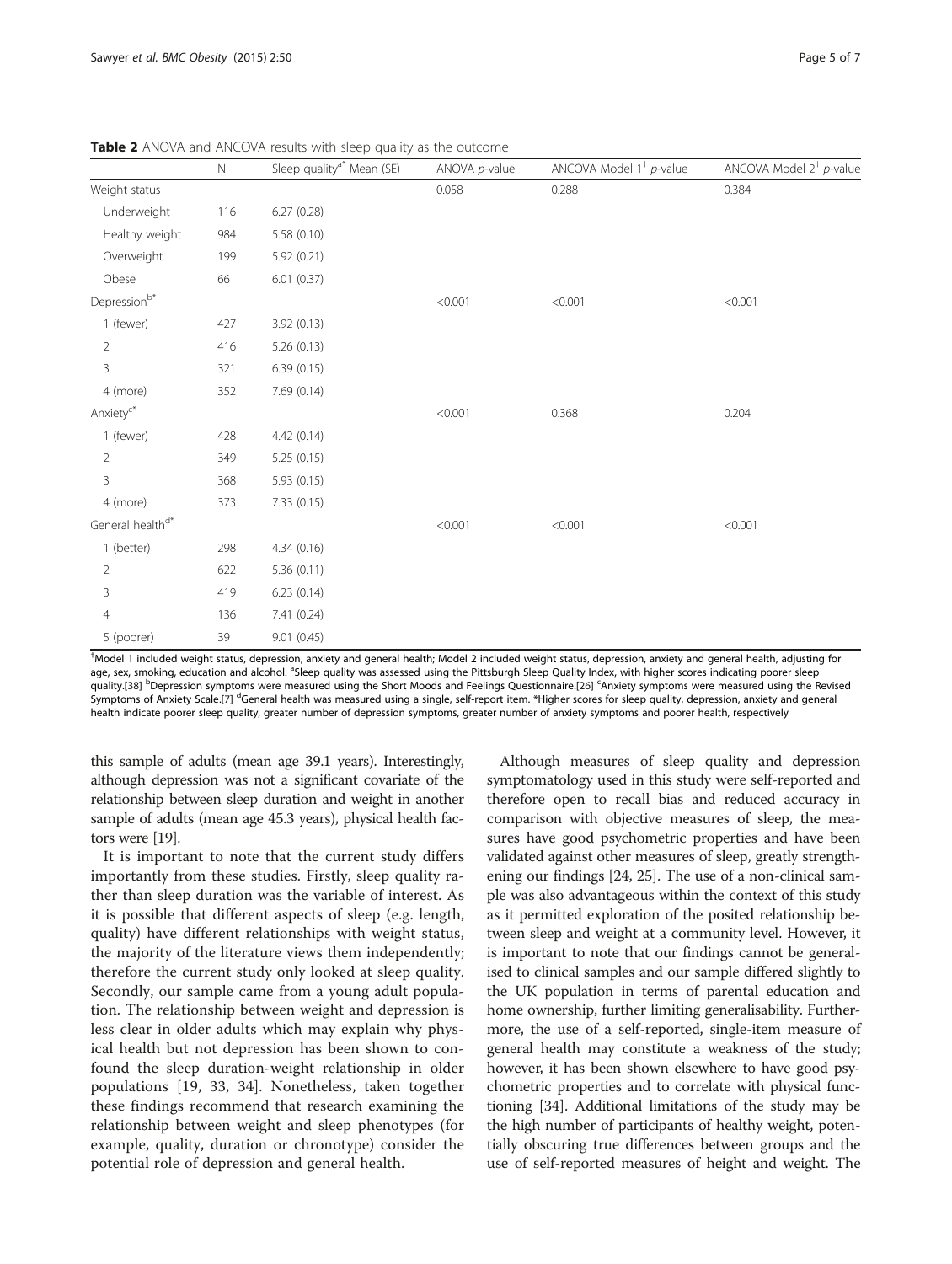<span id="page-5-0"></span>use of a young sample of relatively high SES may be partly responsible for the higher than expected number of healthy weight participants [\[35\]](#page-6-0). As with many other studies of this magnitude, objective measures of height and weight were not feasible, however it has been noted elsewhere that self-reports by young adults within community settings are satisfactory and can be used to accurately identify weight classifications [[36](#page-6-0), [37](#page-6-0)]. Nonetheless, future research would benefit from the additional inclusion of measurements of fat distribution such as body composition analysis or skinfold thickness. Further research may also aim to control other lifestyle information in analyses as factors such as physical activity expenditure and meal patterns may be important in the relationship between weight and sleep quality.

# Conclusions

This study supports a robust relationship between sleep quality and depression and suggests an important role for depression and general health in the putative link between weight status and sleep quality. Future research must ensure that these factors are appropriately controlled for in order to advance understanding of the sleep-weight relationship and properly manage current discussions around the regulation of weight through improvements in sleep quality.

#### Abbreviations

ANCOVA: analysis of covariance; ANOVA: analysis of variance; BMI: body mass index; DSM: Diagnostic and Statistical Manual of Mental Disorders; PSQI: Pittsburgh Sleep Quality Index; SD: standard deviation; SE: standard error; SES: socio-economic status; SMFQ: Short Mood and Feelings Questionnaire; UK: United Kingdom.

#### Competing interests

AG is an advisor for a project supported by Johnson's Baby. The authors declare that they have no other financial or non-financial competing interests.

#### Authors' contributions

AS prepared the manuscript. AS, AF, CL and AG made substantial contributions to the design of the study, statistical analyses and manuscript revisions. All authors read and approved the final version of the manuscript.

#### Acknowledgments

Waves 1–3 was funded by the W T Grant Foundation, the University of London Central Research fund and a Medical Research Council Training Fellowship (G81/343) and Career Development Award to Thalia C. Eley. Wave 4 was supported by the Economic and Social Research Council (RES-000-22-2206) and the Institute of Social Psychiatry (06/07 – 11) to Alice M. Gregory who was supported by a Leverhulme Research Fellowship (RF/2/RFG/2008/0145). The authors would like to thank the G1219 families for their participation as well as numerous staff and students from the Social Genetic Developmental Psychiatry Centre, Institute of Psychiatry, London and Goldsmiths, University of London. We would also like to extend a particular thanks to Thalia Eley, founder of the G1219 study.

#### Author details

<sup>1</sup> Health Behaviour Research Centre, Department of Epidemiology and Public Health, University College London, Gower Street, London WC1E 6BT, UK. 2 Department of Psychology, Goldsmiths, University of London, New Cross, London SE14 6NW, UK.

#### Received: 20 February 2015 Accepted: 8 December 2015 Published online: 23 December 2015

#### References

- 1. Breslau N, Roth T, Rosenthal L, Andreski P. Sleep disturbance and psychiatric disorders: a longitudinal epidemiological study of young adults. Biol Psychiat. 1996;39:411–8.
- 2. Cappuccio FP, D'Elia L, Strazzullo P, Miller MA. Sleep duration and all-cause mortality: a systematic review and meta-analysis of prospective studies. Sleep. 2010;33:585–92.
- 3. Moraes W, Poyares D, Zalcman I, de Mello MT, Bittencourt LR, Santos-Silva R, et al. Association between body mass index and sleep duration assessed by objective methods in a representative sample of the adult population. Sleep Med. 2013;14:312–8.
- 4. Taheri S. The link between short sleep duration and obesity: we should recommend more sleep to prevent obesity. Arch Dis Child. 2006;91: 881–4.
- 5. Benca RM, Obermeyer WH, Thisted RA, Gillin C. Sleep and psychiatric disorders: a meta-analysis. Arch Gen Psychiatry. 1992;49:651–68.
- 6. Gillin JC. Are sleep disturbances risk factors for anxiety, depressive and addictive disorders? Acta Psychiat Scand. 1998;98:39–43.
- 7. Gregory AM, Buysse DJ, Willis TA, Rijsdijk FV, Maughan B, Rowe R, et al. Associations between sleep quality and anxiety and depression symptoms in a sample of young adult twins and siblings. J Psychosom Res. 2011;71: 250–5.
- 8. Goldman-Mellor S, Gregory A, Caspi A, Harrington H, Parsons M, Poulton R, et al. Mental health antecedents of early midlife insomnia: Evidence from a four-decade longitudinal study. Sleep. 2014;37:1767–75.
- 9. Kaplan KA, Harvey AG. Hypersomnia across mood disorders: a review and synthesis. Sleep Med Rev. 2009;13:275–85.
- 10. American Psychiatric Association. Diagnostic and statistical manual of mental disorders: DSM IV. Washington, DC: American Psychiatric Association; 1994.
- 11. American Psychiatric Association. Diagnostic and statistical manual of mental disorders: DSM V. Arlington, VA: American Psychiatric Association; 2013.
- 12. Gehrman PR, Meltzer LJ, Moore M, Pack AI, Perlis ML, Eaves LJ, et al. Heritability of insomnia symptoms in youth and their relationship to depression and anxiety. Sleep. 2011;34:1641–6.
- 13. Kripke DF, Garfinkel L, Wingard DL, Klauber MR, Marler M. Mortality associated with sleep duration and insomnia. Arch Gen Psychiat. 2002;59:131–6.
- 14. Patel SR, Hu FB. Short sleep duration and weight gain: a systematic review. Obesity. 2008;16:643–53.
- 15. Stranges S, Cappuccio FP, Kandala N-B, Miller MA, Taggart FM, Kumari M, et al. Cross-sectional versus prospective associations of sleep duration with changes in relative weight and body fat distribution. Am J Epidemiol. 2008; 167:321–9.
- 16. Jennings JR, Muldoon MF, Hall M, Buysse DJ, Manuck SB. Self-reported sleep quality is associated with the metabolic syndrome. Sleep. 2007;30:219–23.
- 17. Kilkus JM, Booth JN, Bromley LE, Darukhanavala AP, Imperial JG, Penev PD. Sleep and eating behavior in adults at risk for type 2 diabetes. Obesity. 2012;20:112–7.
- 18. Lauderdale D, Knutson K, Rathouz P, Yan LL, Hulley SB, Liu K. Cross-sectional and longitudinal associations between objectively measured sleep duration and body mass index. Am J Epidemiol. 2009;170:805–13.
- 19. Di Milia L, Vandelanotte C, Duncan MJ. The association between short sleep and obesity after controlling for demographic, lifestyle, work and health related factors. Sleep Med. 2013;14:319–23.
- 20. Eley TC, Liang HL, Plomin R, Sham P, Sterne A, Williamson R, et al. Parental familial vulnerability, family environment, and their interactions as predictors of depressive symptoms in adolescents. J Am Acad Child Psych. 2004;43: 298–306.
- 21. McAdams TA, Gregory AM, Rowe R, Zavos HM, Barclay NL, Lau JY, et al. The Genesis 12–19 (G1219) study: a twin and sibling study of gene-environment interplay and adolescent development in the UK. Twin Res Hum Genet. 2013;16:134–43.
- 22. Sham PC, Sterne A, Purcell S, Cherny S, Webster M, Rijsdijk F, et al. GENESiS: creating a composite index of the vulnerability to anxiety and depression in a community-based sample of siblings. Twin Res. 2000;3:316–22.
- 23. World Health Organization. Obesity: preventing and managing the global epidemic. Geneva: World Health Organization; 2000.